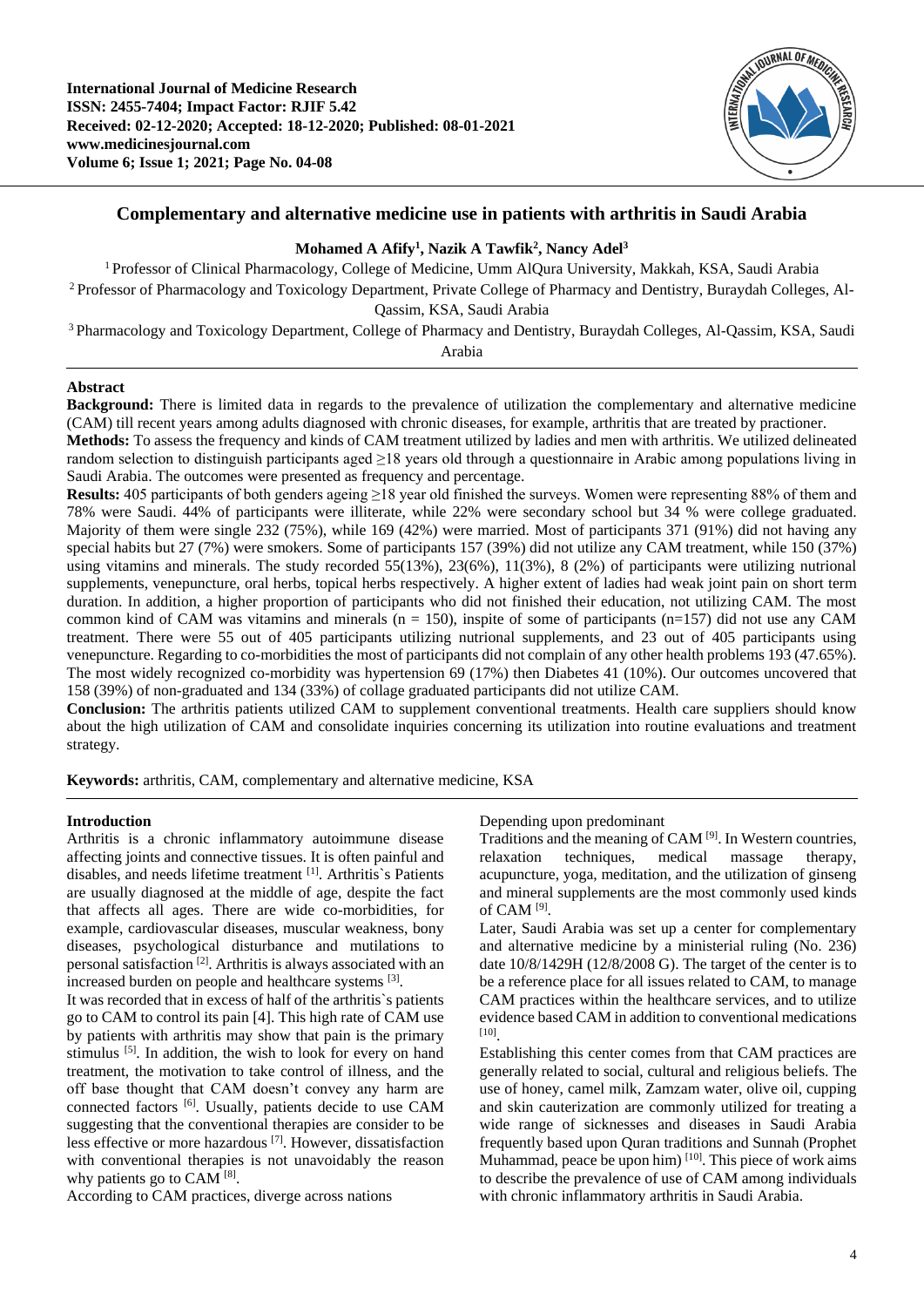# **Methods**

## **Study design**

A cross-sectional study was led to accomplish our aims. Saudi and non-Saudi of both genders aged ≥18 years old reviewed during Sept. 2020 with a diagnostic code for arthritis or joint pain were eligible and qualified for incorporation in our study.

The Participates in this study through an online questionnaire design in Arabic language that was uploaded on Google forms website, and was distributed on web-based media applications through collaboration effort with numerous companions and friends.

## **Participants and Eligibility Criteria Participant sample size**

The sample size took an interest and participated in this study was 405 participates of both genders aged  $\geq$  18 years old.

# **Inclusion Criteria**

Adult  $\geq$ 18 y/o of both genders diagnosed with arthritis of Saudi & non Saudi populations.

# **Questionnaire design**

The questionnaire was mainly made out of four segments. Demographic data contain inquiries on Nationality, gender, age, marital status, educational level & social habit

History of the disease status contain inquires on recurrence and frequency of visit the specialists to clinical advice and guidance for arthritis, disease duration and span, and Comorbidities.

CAM items included in the survey were reported in the literature as commonly used for arthritis, or if focus group participants said they were locally used for arthritis. Participants were also asked to describe other therapies and medications they were using. Current utilize was characterized as use at the time of study conduction. History of locking for none recommended and recommended CAM, for example, herbs, vitamins, minerals, acupuncture, venepuncture &….others.

# **Statistical Methods & Data analysis**

The results were presented in the form of frequency (prevalence), percentage.

The outcomes were verified. Data were revised, coded and tabulated using the frequency and percentage, to analyze and interpret the outcomes.

# **Results**

405 participants of both sexes ageing ≥18 year old finished the surveys. Women were representing 88% of them and 78% were Saudi (Figure, 1&3). 44% of participants were illiterate, while 22% were secondary school but 34 % were college graduated (Table, 1). Most of them were single 232 (75%), while 169 (42%) were married (Figure, 4). The majority of participants 371 (91%) did not having any special habits while 27 (7%) were smokers (Figure, 2). Some of participants 157 (39%) did not utilize any CAM, while 150 (37%) using vitamins and minerals. The study recorded 55(13%), 23(6%), 11(3%), 8 (2%) of participants were using nutrional supplements, venepuncture, oral herbs, topical herbs respectively (Figure, 5). A higher proportion of females had arthritis and weak pain on short term disease duration (Table, 2). In addition, a higher proportion of participants had not completed their education, not using CAM. The most common category of CAM was vitamins and minerals  $(n =$ 150), inspite of most commonly participants (n=157) did not use any CAM. There were 55 out of 405 participants using nutrional supplements, and 23 out of 405 participants using venepuncture (Figure, 5). With respect to co-morbidities, 193 (47.65%) of participants did not complain of health problems other than arthritis. The most widely recognized co-morbidity was hypertension 69 (17%) followed by Diabetes 41 (10%) (Table, 5). Our results revealed that 158 (39%) of nongraduated and 134 (33%) of collage graduated participants did not utilize any CAM (Table, 1&3).



**Fig 1:** shows the percentage of females to males participants  $(n=405)$ 



**Fig 2:** Represents the Percentage of Special Habits between the Participants (N=405)



**Fig 3:** Shows the Percent of Saudi to non-Saudi of participants  $(n=405)$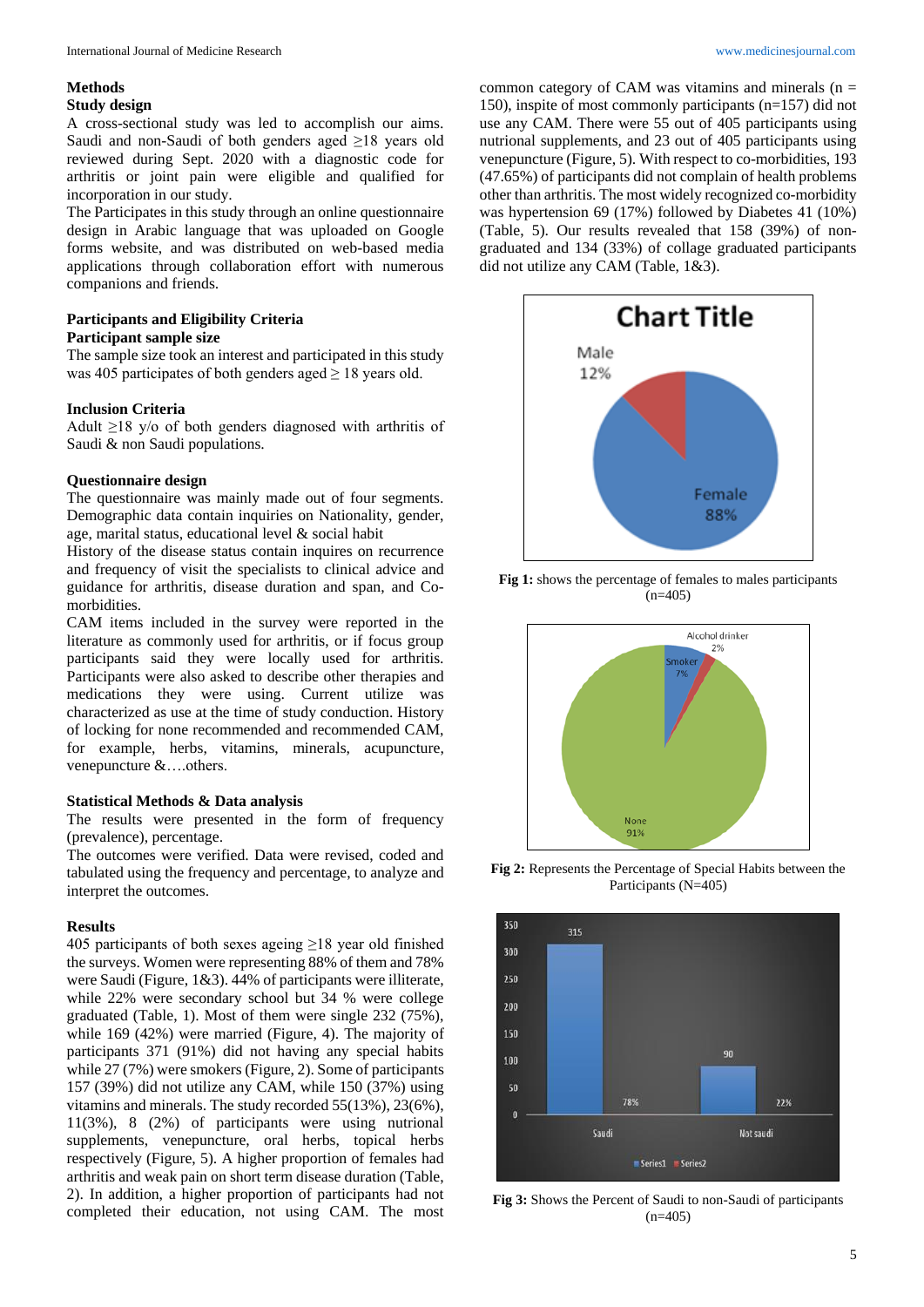

**Fig 4:** shows the marital status of participants (n=405)



**Fig 5:** Represents the Incidence of Various Cam Uses between the Participants (N=405)

**Table 1:** Shows the Relation between the Educational Degree and CAM use (n=405)

| <b>Educational levels with or without CAM</b> | $\frac{0}{0}$ | No.    |
|-----------------------------------------------|---------------|--------|
| Not graduate with CAM                         |               | 16     |
| Not graduate without CAM                      | 39            | 158    |
| High school with CAM                          |               |        |
| High school without CAM                       | 21            | 85     |
| Collage graduate with CAM                     |               |        |
| Collage graduate without CAM                  | 33            | 134    |
| Total                                         | 100           | $40 -$ |

**Table 2:** shows the relation between the severity of pain and the disease duration (n=405)

| Pain severity | Disease duration / v | $\%$ | No.            |
|---------------|----------------------|------|----------------|
| severe        | >15                  | 1.48 | 6              |
| severe        | $11 - 15$            | 1.48 | 6              |
| severe        | $6 - 10$             | 2.47 | 10             |
| severe        | $0 - 5$              | 4.44 | 18             |
| severe        | unknown              | 2.2  | 9              |
| moderate      | >15                  | 0    | $\overline{0}$ |
| moderate      | $11 - 15$            | 1.48 | 6              |
| moderate      | $6-10$               | 5.1  | 21             |
| moderate      | $0 - 5$              | 18.7 | 76             |
| moderate      | unknown              | 11.1 | 45             |
| weak          | >15                  | 0    | $\Omega$       |
| Weak          | $11 - 15$            | 0    | 0              |
| Weak          | $6 - 10$<br>0        |      | $\Omega$       |
| weak          | 27.1<br>$0 - 5$      |      | 110            |
| weak          | unknown              | 24.4 | 99             |
|               |                      | 100  | 405            |

**Table 5:** shows the prevalence of co-morbidities between the participants (n=405)

| <b>Co-morbidities</b>   | $\frac{6}{9}$ | No. |
|-------------------------|---------------|-----|
| Diabetes Mellitus       | 10            | 41  |
| hypertension            | 17            | 69  |
| Chronic kidney disease  | 2.7           | 11  |
| Chronic liver disease   | 0.74          | 3   |
| Obesity                 | 8.6           | 35  |
| <b>Bronchial Asthma</b> | 0.9           | 4   |
| Anemia                  | 0.9           | 4   |
| Hypothyroidism          | 0.74          | 3   |
| Hyperthyroidism         | 0.24          |     |
| None                    | 47.65         | 193 |
| others                  | 10            | 41  |

**Table 3:** shows the Relation between the demographic parameters and the CAM use or nonuse (n=405)

| Demographic          | <b>CAM</b> user  | Non- CAM user    | <b>Total</b>     |
|----------------------|------------------|------------------|------------------|
| Total                | 248              | 157              | 405              |
| female gender        | 228              | 128              | 356              |
| percentage           | 6%               | 82%              | 88%              |
| age (18-44)          | $\overline{178}$ | 139              | 317              |
| percentage           | 72%              | 89%              | 78%              |
| age (45-54)          | 33               | 7                | 40               |
| percentage           | 13%              | 4%               | 10%              |
| age (55-64)          | 31               | 9                | 40               |
| percentage           | 13%              | 6%               | 10%              |
| age (65-74)          | 3                | $\mathbf{1}$     | $\overline{4}$   |
| percentage           | $1\%$            | 1%               | 1%               |
| age (> 75)           | 3                | 1                | $\overline{4}$   |
| percentage           | 1%               | 1%               | 1%               |
| Saudi nationality    | 200              | 115              | $\overline{315}$ |
| percentage           | 81%              | 73%              | 78%              |
| single               | 132              | $\overline{100}$ | 232              |
| percentage           | 53%              | 64%              | 57%              |
| Married              | $\overline{112}$ | 57               | $\overline{169}$ |
| percentage           | 45%              | 36%              | 42%              |
| Divorced             | $\mathbf{1}$     | $\overline{0}$   | $\mathbf{1}$     |
| percentage           | 0%               | 0%               | 0%               |
| Widow                | 3                | $\overline{0}$   | 3                |
| percentage           | $1\%$            | 0%               | 1%               |
| University<br>degree | 73               | 63               | 136              |
| percentage           | 29%              | 40%              | 34%              |
| High school          | 57               | $\overline{34}$  | 91               |
| percentage           | 23%              | 22%              | 22%              |
| <b>Illiterate</b>    | $\overline{118}$ | $\overline{0}$   | 118              |
| percentage           | 48%              | 0%               | 29%              |
| $0-4$ (weak)         | 101              | 110              | $\overline{211}$ |
| percentage           | 41%              | 70%              | 52%              |
| 5-7(moderate)        | 107              | 40               | 147              |
| percentage           | 43%              | 25%              | 36%              |
| 8-10 (severe)        | 40               | $\overline{7}$   | 47               |
| percentage           | 16%              | 4%               | 12%              |

### **Discussion**

In this study, 405 participants of both genders ageing  $\geq$ 18 year old completed the surveys. The most of them were ladies and Saudi.

Illiterate were 44%, while 22% were secondary school but 34 % were college graduated.

Similar to different studies, we found that CAM utilize was related with being female and being taught  $[11, 13]$ . A large portion of them were single 75%, while 42% were married.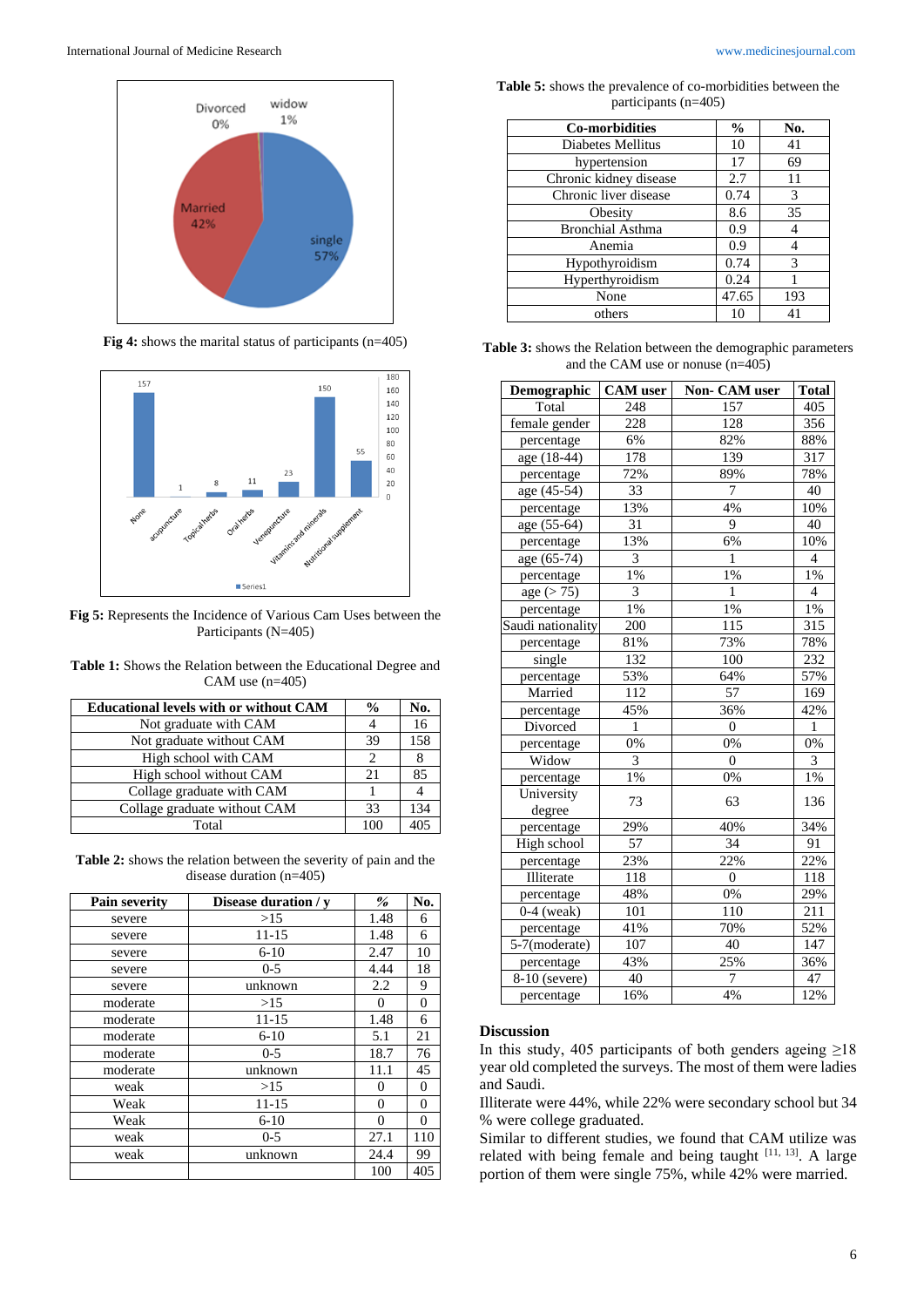91% of participants did not having any special habits while 7% were smokers. Furthermore, results of the present study revealed that 61.3% of participants were CAM utilizers. Most of them using vitamins and minerals, nutrional supplements, venepuncture, oral herbs, topical herbs respectively. The most common co-morbidity among the participants was hypertension then Diabetes.

CAM utilization was common among people with arthritis in Saudi Arabia as evident by the 61.3% of participants using at least one kind CAM. This is consistent with the prevalence rates reported in the 2004/05Australian National Health Survey (NHS)<sup>[12]</sup> and the North West Adelaide Health Study (NWAHS) cohort in 2004/05 [11] .

Our findings were not consistence with the findings of Rao *et al* (2003) who found that patients with arthritis utilized a low number of CAM conflicts with a previous rheumatology clinic study [14].

Data of our study had importance on the ground they demonstrate that conventional therapies alone are for an incredible degree not gathering the requirements of arthritis`s patients.

Vitamins, minerals, nutrional supplements and venepuncture (cupping) were the most widely category of CAM utilized by the participants. There finding were consistent with some past studies, current use of any type of CAM in this study was associated with ladies who age ≤55 year old, and have some degree of taught [16].

Moreover, results of the current study were agreed with another study planned on patients enduring of low back pain. They found that older ladies had highly positive attitudes and an increased aspiration toward usage CAM to control their low back pain. In another study, they found that 92.1% of CAM users were female, and 90.5% used at least one sort of CAM [17, 18] .

Physicians should get some information about CAM utilization since; it has critical ramifications, which might subject the patient's wellbeing to the risk of adverse effects and exploring integrative approaches with conventional therapy. Nondisclosure was found mostly in light of the fact that physicians did not ask their patients [19].

Subjects with arthritis may utilize these sorts of treatments to diminish persistent pain and improve the disabilities that go with arthritis. The current study showed that CAM utilize was more probable among women compared to men. Ladies patients with arthritis had higher odds of using CAM contrast with men [20].

We did not research the correlation with spot of residence albeit another Saudi study found a relationship with living region, for example, Taif city <sup>[21]</sup>.

Use of CAM for executives of old arthritis is inclined to review inclination. Along these lines, the term of current utilization was utilized as use at the time of the interview. There is as yet the constraint of getting some information about CAM use at just specific time. Meaning of CAM is progressively obscured as certain treatment, such as; vitamins have become part of conventional clinical practice.

Efforts are needed and expected to investigate how best to decipher CAM adequacy and advantages in cure of arthritis. Extra explorations and researches are required on efficacy, viability, security and safety of CAM used by arthritis patients, remembering research for possible negative interactions between CAM therapies and conventional treatments such as medications.

Our work permitting us to explore the correlation of CAM

use among participants with diverse demographic, disease, and treatment character.

Despite the fact that we specifically ask the participants to determine CAMs taken for arthritis, we cannot be sure that this is the situation. We likewise have no informations concerning the amount, the frequency or the dose of the CAMs used.

Our study investigated oral forms of CAMs as well as we consider other CAM categories such as venepuncture, acupuncture, and so on.

Our study has some constraints, including a moderately little sample size of 405 participants. Subsequently, future studies should intend to extend this population size. Moreover, the study relied upon self-reported questionnaires, which may show a predisposition regarding participant answers since certain participants may demonstrate of usage CAM however might be not for arthritis. However, this study was done to survey the prevalence of using CAM and the perception of its population about CAM among Saudi and non-Saudi population in KSA. We recommend more research to survey this strategy and to understand the causes behind increasing usage of CAM and clinical evaluation of its viability, wellbeing and safety.

### **Conclusion and Recommendations**

Our study concluded that more than 61% of participants with arthritis look for use of CAM, searching for relieving the arthritic pain. Physicians should get some information from patients about their set of experience of CAM use since it affects the patient outcomes. We recommend more research to clinically evaluation of the effectiveness, viability and safety of usage of CAM in arthritis patients with other comorbidities.

### **Conflicts of Interest**

The authors have no challenging interests

### **Funding**

None

### **References**

- 1. Alarcon GS. Epidemiology of rheumatoid arthritis. Rheum DisClin N Am. 1995; 21(3):589-604.
- 2. Cross M, Smith E, Hoy D. global burden of rheumatoid arthritis: estimates from the global burden of disease 2010 study," Annals of the Rheumatic Diseases. 2014; 73(7):1316-1322.
- 3. Zhang Y, Dennis JA, Bishop FL. "Complementary and alternative medicine use by us adults with self-reported doctor-diagnosed arthritis: results from the 2012 national health interview survey," PM&R. 2019; 11(10):1059- 1069.
- 4. Lee DM, Weinblatt ME. Rheumatoid arthritis. Lancet. 2001; 358(9285):903-11.
- 5. Matcham F, Scott IC, Rayner L. "The impact of rheumatoid arthritis on quality-of-life assessed using the SF-36: a systematic review and meta-analysis," Seminars in Arthritis and Rheumatism. 2014; 44(2):123- 130,
- 6. Eisenberg DM, Cohen MH, Hrbek A. "Credentialing complementary and alternative medical providers," Annals of Internal Medicine. 2002; 137(12):965-973.
- 7. Van Herwaarden N, Van Den Bemt BJF, Wientjes MHM, Kramers C, Den Broeder AA. "Clinical utility of